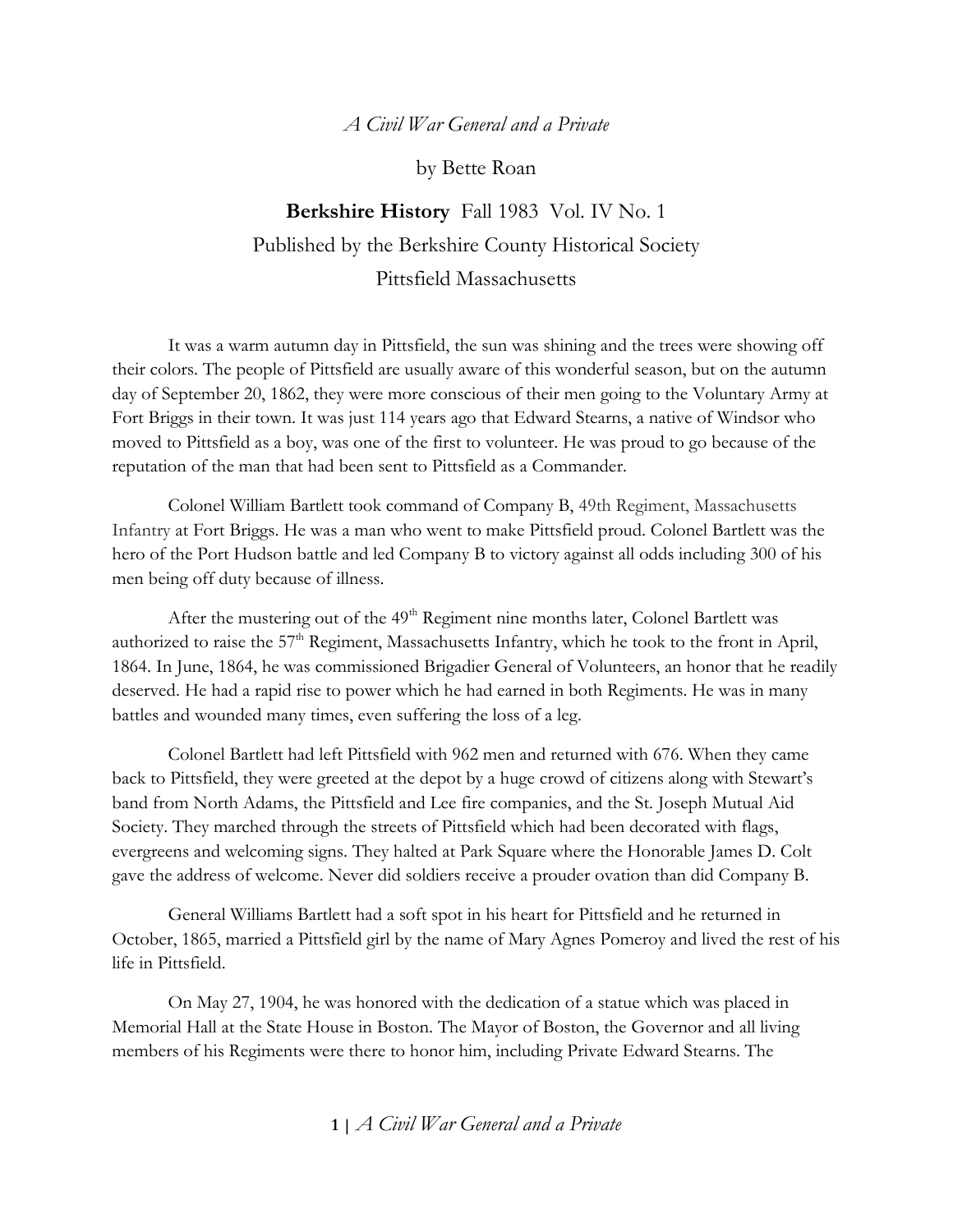General's seven-year-old grandson, Dwight Francis, had the honor of pulling the cord on the American Flag that unveiled the statue. A huge reception was held in three different rooms for his three regiments. A great man had received a great honor. The Mayor of Boston said:

"The lesson of his life is worthy of all to heed and Berkshire has no name of fame more deserving of monument than William F. Bartlett."

The statue was the work of Daniel Chester French, then of Concord and later of Stockbridge. Another statue by the sculptor French was dedicated at Pittsfield on December 7, 1904. It was an exact copy of the one in Boston, only it was made of wood and bronze. It was placed in the Court House in Pittsfield, and was relocated in 1965 to Berkshire Community College, where it is today. William Bartlett died a Major General on December 17<sup>th</sup>, 1876 was buried in Pittsfield Cemetery. "Berkshire had no name of fame more deserving a monument," the Boston dedication said.

There were many privates who served under Major General Bartlett, but one man, Edward Stearns, seemed to parallel the major's life. Private Edward Stearns was also at the Port Hudson battle. He enlisted on the first day of September, 1862, as a private in Captain R. Garlick's Company B, 49<sup>th</sup> Regiment, Massachusetts Volunteer Infantry, Colonel William F. Bartlett commanding. This regiment was composed of troops from Berkshire County who were to serve for a nine month period. The troops moved from Camp Briggs, Pittsfield, to more comfortable quarters at Camp Wood, Worchester, where the field officers were elected. Company B left the state November 29, 1862, and on December 4, crossed the East River to Camp Banks. On January 23, 1863, the Company B embarked for New Orleans, Louisiana, and landed at Carrollton, seven miles from the city. They encamped near Baton Rouge for several weeks, engaged in routine duties and suffered seriously from fever and malaria. On May 20, 1863, in the attack on Port Hudson, 300 of the men were off duty because of sickness, making this a serious maneuver with far fewer men that were needed. The troops suffered badly, including among the wounded the Colonel and Lieutenant Colonel.

Again during the assault of June 14, Company B occupied the front line of the Division and opened fire on the enemy, losing 16 killed and 64 wounded. The men played a conspicuous part in the skirmishing and sharp-shooting in front of the Confederate Works and suffered their full share of hardships but they continued until the surrender of Port Hudson. The Port Hudson battle was bloody and costly to the men of Company B, including Private Sterns. On August 8, 1863, Company B went to New Orleans, then on to Cairo, Illinois, and by rail to Pittsfield. They were mustered out September 1, 1863. Private Stearns' discharge read:

"Having notably met all demands made upon him, Private Edward Stearns was a Valiant man from Pittsfield. Private Stearns had suffered a rupture in Baton Rouge, La., and was confined in the hospital there. His weight was 180 pounds when he left Pittsfield and reduced to 120 pounds on

**2 |** *A Civil War General and a Private*